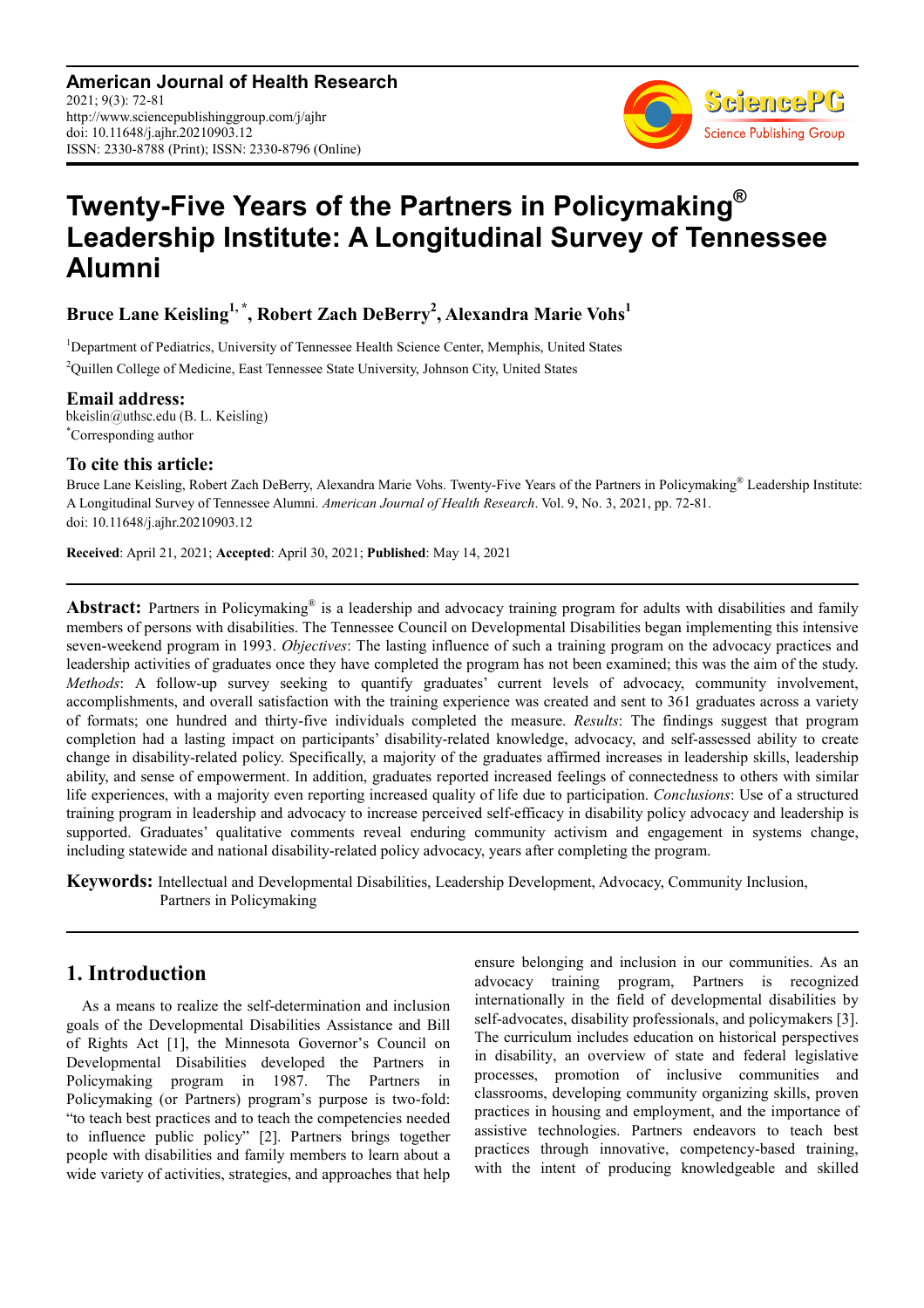activists who can establish and maintain positive relationships with those who make policy; that is, to become partners in the policymaking process [2].

The Partners in Policymaking program creators recognized the need to protect the curriculum's fidelity as it quickly expanded to other states. The Minnesota Governor's Council filed a trademark application in 1997 and received approval in December 1999 for the comprehensive curriculum. The leadership institute has been adopted in all fifty states and several countries, including The Netherlands, New Zealand, Northern Ireland, the Republic of Ireland, Scotland, and the United Kingdom [4]. Nationally, the program boasts over 27,000 graduates; the majority are adults with disabilities and mothers of young children with developmental disabilities [2].

Published data on the immediate and short-term outcomes of the Partners in Policymaking program are encouraging but limited in scope. Six months after completing the program, Zirpoli, Hancox, Wieck, & Skarnulis [5] reported that 57% of 35 participants improved their self-advocacy skills, 89% obtained appropriate services for themselves or family members, and 82% felt prepared to be effective advocates. The authors indicated that most of the participants had been in contact with national, state, or local public officials regarding their individual family needs. These findings were supported in a five-year follow-up study of 130 Partner graduates [6], affirming a high level of satisfaction with the program and ongoing advocacy activities within the community. Across mailed surveys to 43 graduates, 17 telephone interviews, and two focus groups, Cunconan-Lahr & Brotherson [7] reported that completion of the leadership program fostered short-term advocacy action for both parents and people with disabilities. Similarly, Balcazar et al. [8] interviewed 24 recent graduates by phone and described an increase in the number of advocacy actions and outcomes. Finally, Reynolds [9] conducted interviews with 14 parent graduates of the Partners in Policymaking program and described "life-changing transformations" in the areas of feeling respected, finding membership, changing their perceptions, understanding possibilities, navigating a future for themselves, and decreasing intimidations with public policy work. Across all of these studies, authors noted that published findings to date suffer from a lack of diversity among participants. While these studies enumerate the immediate and short-term impact of the Partners in Policymaking program, there is no published research evaluating the long-term impact and outcomes of people with disabilities and family members who have completed this leadership institute.

In 1993, the Tennessee Council on Developmental Disabilities adopted the Partners in Policymaking curriculum and created a Partners leadership institute for Tennesseans. Participants are required to attend seven two-day training sessions over seven months, each weekend averaging 16 hours over the program year. Each training session is devoted to a specific topic or level of government. Experts in particular content areas are invited to present up-to-date

information and discuss current issues; speakers have included national experts in developmental disabilities, local, state, and federal legislators, and representatives from advocacy organizations. In addition to in-person training, participants are required to complete monthly homework assignments. These assignments include supplementary readings, visiting local disability agencies, attending community meetings, making presentations, and interviewing policymakers in their community. Participants have time during training sessions to network with speakers and develop relationships with the other participants. Accommodations are provided based on individual requests, including but not limited to Braille, personal assistance, and interpreters to facilitate a class member's participation.

Applicants are recruited through social media, Tennessee Council on Developmental Disabilities e-newsletters, direct mailings, exhibit and presentation opportunities, referrals from disability organizations, and communication with the Tennessee Partners in Policymaking e-network six months before the program. About 30 to 50 applications are received each year. A review committee representing the three Grand Divisions of Tennessee (i.e., West, Middle, and East) and the Partners coordinator select the incoming class to represent the diversity of the state, all types of disability, and equal representation in terms of gender and the ratio of individuals who have a disability and family members (including siblings and other family members intimately involved in their family member's life) as outlined by the Partners in Policymaking Coordinator's Handbook. Efforts are made to prioritize the recruitment of individuals who are not actively involved in existing disability advocacy organizations. The leadership institute is free to participants and covers participants' travel, meals, and lodging to minimize financial barriers to participation.

The Partners in Policymaking leadership institute continues to be an essential training experience for people with disabilities and their families in Tennessee. These graduates have gone on to advocate for themselves, their family members, and the broader disability community. However, the degree to which participation in this leadership and advocacy training program impacts individuals' enduring disability policy and leadership efforts in their communities is not known. The present study aimed to survey graduates over the last 25 years to evaluate the long-term outcomes of this program with respect to their current efforts. It was hypothesized that graduates would rate their experience in the Partners in Policymaking leadership institute relevant to their current disability policy advocacy efforts, community involvement, and leadership in disability-related activities.

# **2. Method**

### *2.1. Participants*

Contact information was available for 361 Tennesseans with disabilities and family members who completed the Partners in Policymaking leadership institute over the last quarter-century.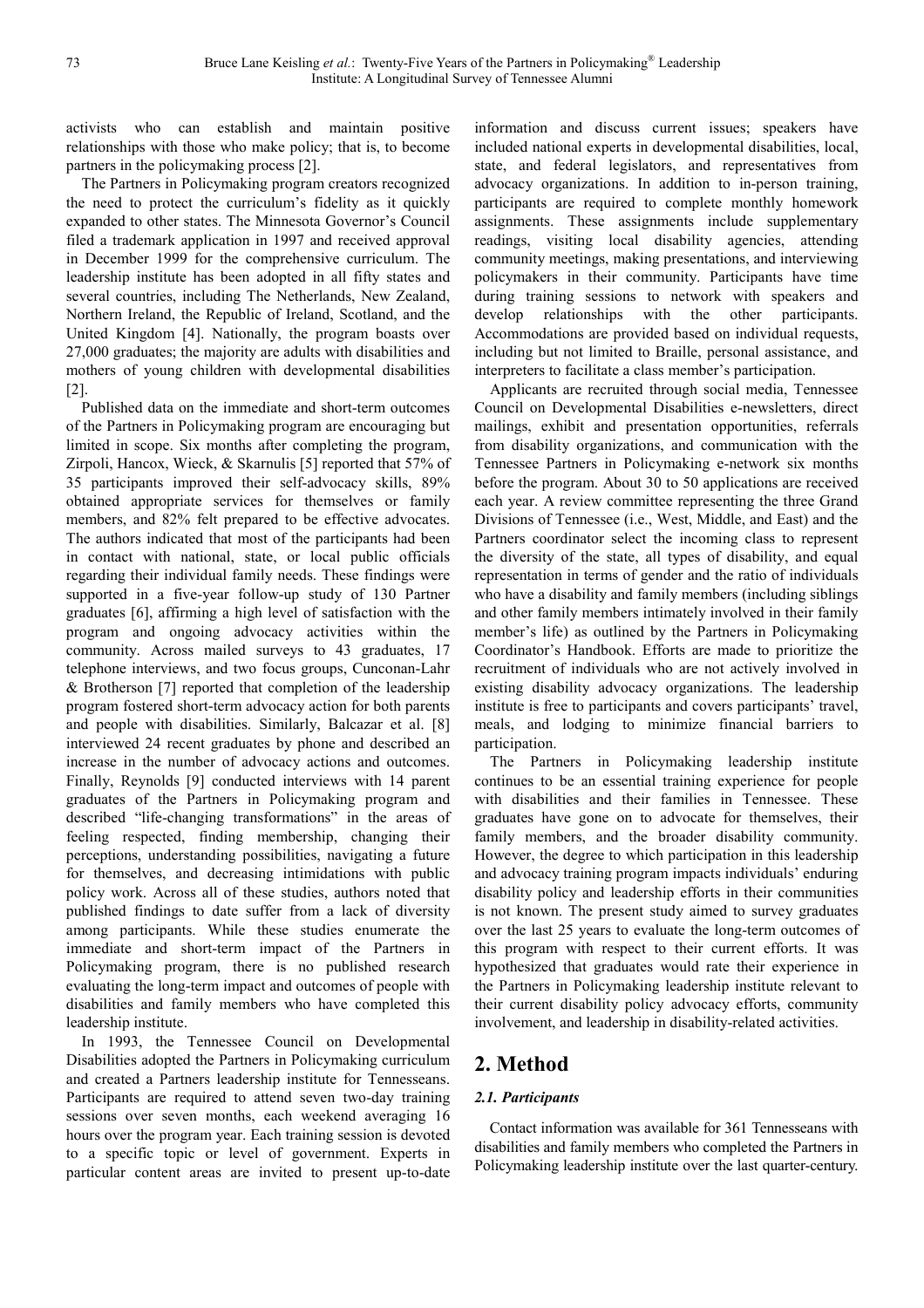From that sample, 135 individuals completed the 26-item *Partners in Policymaking Longitudinal Survey*, a 37.4% response rate. A majority (62.6%) of respondents identified themselves as family members of a person with a disability, while 37.4% identified as a person with a disability; the mean age was  $49.7$  years  $(SD=11.42;$  range  $21 - 81)$ , and most respondents were women (78.6%). Slightly over half of the participants indicated that it had been less than five years (52.3%) since completion of the Partners leadership institute. In comparison, 22.7% of graduates completed the experience 6-10 years ago with the remaining twenty-five percent of the sample completing the program over a decade ago. The obtained sample closely matched the racial and ethnic demography of Tennessee [10] with the following racial distribution: Caucasian (77.9%), African American (16.0%), American Indian or Alaska Native (.76%), more than one race (3.1%), and other (2.3%). The majority of respondents (90.6%) identified as non-Hispanic. Broad representation across the West (31.3%), Middle (47.7%), and East (21.1%) Grand Regions of the state was attained, including urban (28.8%), suburban (43.2%), and rural (28.0%) locales. Primary disabilities represented in the sample included Autism Spectrum Disorder (23.9%), Intellectual Disability (22.3%), physical disability (25.4%), visual disability (4.6%), hearing disability (3.1%), and other disabilities, including multiple disabilities or rare genetic syndromes (20.8%).

#### *2.2. Research Design*

As a descriptive research methodology, the survey method [11] was utilized; an anonymous survey was constructed to collect quantitative and qualitative data. Qualitative data was deemed critical since previous studies indicated that many essential Partners program outcomes could not be adequately measured by quantitative methods alone [5]. This mixedmethods approach sought to answer how completing a sevenmonth leadership institute in public policy advocacy for people with disabilities, and their families would impact long-term outcomes for themselves, their family members, and the communities in which they reside.

#### *2.3. Measure*

Partners in Policymaking graduates completed the 26-item *Partners in Policymaking Longitudinal Survey* (see Appendix), which obtained data about respondents' advocacy efforts, community engagement, and leadership in disabilityrelated activities since completing the program. For quantitative items in the survey, graduates were asked to endorse the degree to which they accomplished outcomes across the areas of advocacy, community involvement, and skill and resource attainment along a 5-point Likert-type scale which used *None*, *A little bit*, *Some*, *A good amount*, and *A lot* or, alternatively, *Never able to do this*, *Sometimes able to do this*, *Not sure*, *I do this often*, and *I can always do this* as response anchors. Graduates were also asked to provide written responses to two survey items, describing any personal accomplishments, awards, significant activities, or success stories attributed to their participation in the Partners in Policymaking leadership institute. Efforts were made to construct items and response selection to optimize language accessibility, including definitions for some terms to aid the respondents. Descriptive statistics were used to analyze the quantitative items, while a content review was used to highlight the Partners graduates' written responses. The survey was approved by the University of Tennessee Health Science Center Institutional Review Board, which ensured the protection of participant welfare, rights, and privacy.

#### *2.4. Procedure*

Partners in Policymaking graduates who completed the leadership institute between 1993 and 2018 were recruited for participation in the study using a database maintained by the Tennessee Council on Developmental Disabilities. Depending on the contact information available and the graduate's preference, the survey was distributed electronically, via USPS mail, or in person at the annual reunion of Partners graduates held in Nashville, Tennessee. Regardless of the receipt method, respondents received the same consent information and instructions. The use of an anonymous survey provided graduates with the opportunity to refuse participation without negative consequences, thereby helping to ensure willingness to participate and a degree of trustworthiness of the respondents [12]. There was no compensation for participation in the study.

Partners graduates with an active email address received a request to complete the *Partners in Policymaking Longitudinal Survey* online. Graduates with only a mailing address in the database were sent a paper version of the survey with a self-addressed stamped envelope to return the measure. In addition, during the annual Partners alumni reunion, held each spring in Nashville, paper copies of the survey were made available, and several respondents completed a paper version of the measure at that time. Completed surveys contained no identifiers. A second request was sent to all graduates via their available email or home address a month later as a reminder to complete the survey. Finally, two months after the reminder, graduates with current telephone numbers in the database were contacted to confirm that they had been provided the opportunity to participate in the study. During this step, several graduates requested that they be sent the online survey link to a new email address, while others asked that they be mailed the survey to an updated home address. In all instances, graduates were instructed to complete the survey only once.

# **3. Results**

Graduates uniformly affirmed the value and long-term impact that the Partners in Policymaking leadership institute had on their personal growth and leadership skills, knowledge of disability policy issues, community involvement, and disability-related advocacy efforts.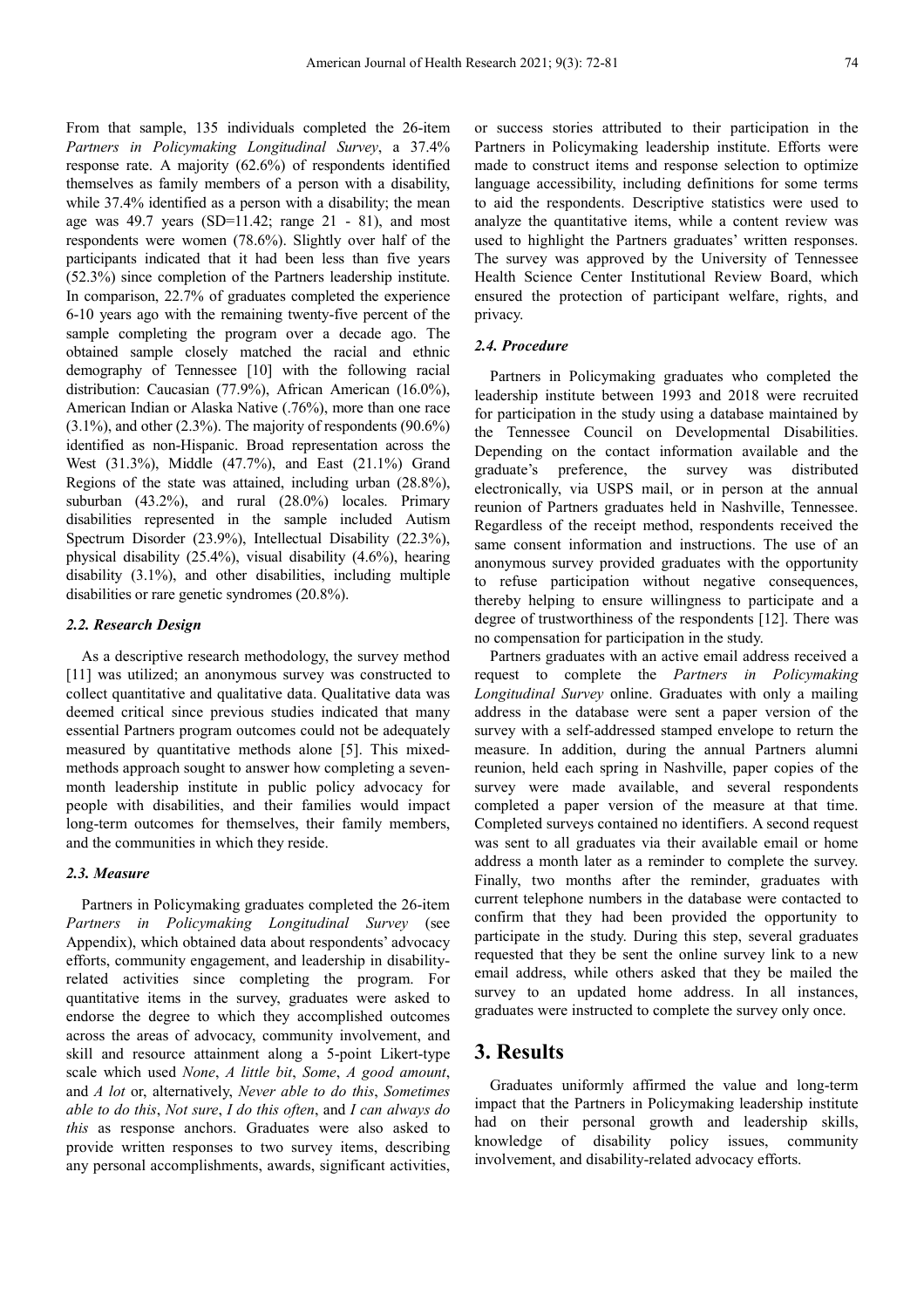#### *3.1. Advocacy*

Partners graduates overwhelmingly (99.2%) acknowledged the training experience improved their ability to define what services and supports they desire. Eighty percent of the respondents affirmed that participating in the leadership institute increased their ability to advocate for themselves or others "a good amount" or "a lot." Similarly, most graduates (85.4%) rated themselves as "often" or "always" comfortable and able to join and be involved with an advocacy group. Fifty-seven percent of the sample reported that they are *currently* participating "a good amount" or "a lot" in group advocacy group efforts. For those currently participating in disability-related advocacy, 73.7% attributed their degree of engagement and success to their participation in the Partners in Policymaking leadership institute.

#### *3.2. Community Involvement*

Ninety-eight percent of Partners graduates have served as a member of a cross-disability coalition, policy board, advisory board, governing body, or in a leadership position, with participation ranging from "a little bit" to "a lot." For respondents who participated in these types of community organizations to any degree, 69.4% attributed their involvement in Partners in Policymaking to improving their effectiveness in these community-based disability activities.

#### *3.3. Personal Growth and Leadership*

Ninety-two percent of graduates affirmed that the Partners leadership institute helped increase their ability to access their community "a little bit" to "a lot," and the experience resulted in 89% percent reporting an increase in their knowledge of disability issues "a good amount" or "a lot." Eighty percent of Partners graduates indicated "a good amount" or "a lot" of improvement in their sense of being connected to others with similar life experiences and increasing their ability to identify resources for themselves and others. Seventy-four percent believe their participation in Partners also improved their ability to access resources to the same degree. Graduates reported a perceived improvement in their leadership skills (76.8%) and a sense of empowerment in their lives (80.2%) "a good amount" or "a lot." As an overall assessment of the program, eighty-six percent of graduates reported that their life has improved "a good amount" or "a lot" after participating in the Partners in Policymaking leadership institute.

### *3.4. Qualitative Responses*

*---* 

Sixty-nine written responses were received from graduates, sharing their specific accomplishments, leadership activities, and policy successes since completing the program. Participant responses included:

*"Since attending I started the first Autistic Self Advocacy Network chapter in Tennessee…the group is still going and is run by peers, for peers."* 

*"I have become very active with Our Place Nashville, an organization that provides housing for persons with disabilities. I facilitate a parent group on a monthly basis..." ---* 

*"I am on the Employment and Community First CHOICES advisory group. I am a member of the Tennessee Council on Developmental Disabilities appointed by Governor Bill Haslam. I testified to the senate judiciary committee about supported decision making…"* 

*--- "There was no access to the stadium in my town's football field…after talking to the school and mayor, a ramp and special section were built in the remodeling of the stadium. Now I can go to football games."* 

*--- "I have lobbied both at the state and national level, advised and supported other parents, broken educational barriers, and published articles focusing on abilities. My son has become a role model in the community for the benefits of hiring the differently-abled, and we are planning ways to increase his social and relationship opportunities."* 

*--- "I have advocated with families and children with disabilities in school systems across the state. I also served as a therapeutic foster parent for two autistic children. I have spoken at two housing conferences…I am currently on the TennCare Stakeholders Committee." ---* 

*"Published, presented, ran for state office twice, organized a progressive women's group of social justice warriors to generate change in my rural community." ---* 

*"I was involved in passing the federal ABLE Act in 2014. Then, I helped with the Kansas ABLE legislation, and we got that passed. I also testified on behalf of the Kansas Emergency Safety Intervention law, and we got that passed. The legislature appointed me to the Task Force to work on this."* 

*---* 

*---* 

*"I have served on several boards of directors, was president of a state disability organization, obtained employment in the disability field, oversee my son's services in a self-directed waiver program, and have worked as a direct care staff person within a state waiver program."* 

An additional fifty-six written responses were received from graduates when asked about other remarks they thought were essential to share about their Partners in Policymaking experiences. Respondents uniformly praised the leadership institute. Comments included, "I have been an advocate my entire life, but Partners has made me a better advocate for even more marginalized populations," "Partners is an essential program in our state…it's good to have a program that teaches you how to grab those bootstraps…," and "…this is an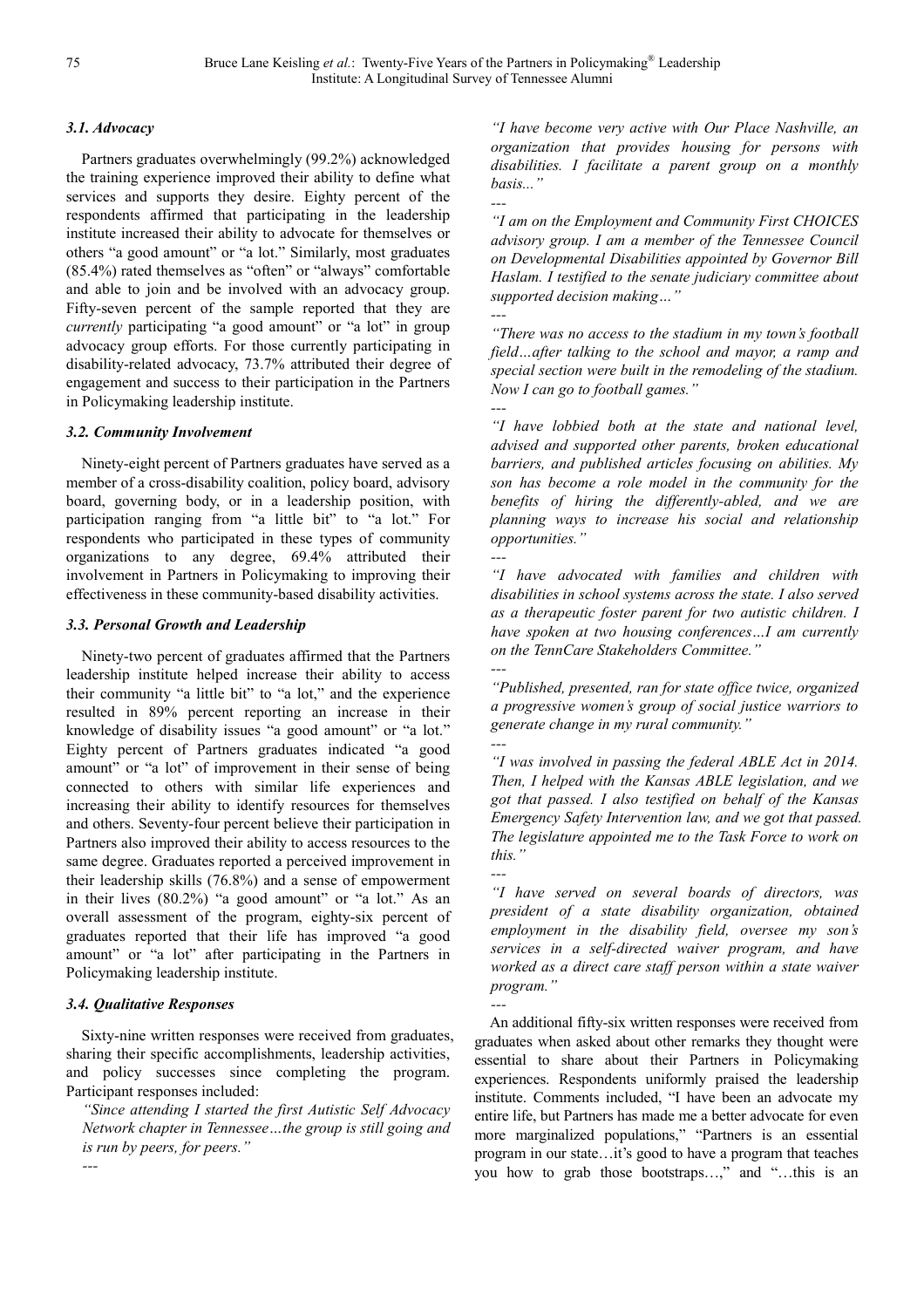amazing program, and I am truly thankful to have participated. My life and my family have been forever changed."

# **4. Discussion**

Participation in the Partners in Policymaking leadership institute resulted in enduring gains in self-confidence and empowerment, knowledge, advocacy skills, professional and social networking, community inclusion, and quality of life for those connected by the experience of disability. The results of the present study extend the positive outcomes reported by Partners graduates at 6-months [5] and five-year follow-up [6]. Even after a decade or more since completing this seven-month training program, graduates continue to demonstrate meaningful engagement in disability-related activities in the community, which illustrates the sustainability of the program's mission and outcomes. These improvements were reported by both persons with disabilities and family members alike. The Partners in Policymaking leadership institute is helping to create a sense of community around shared experiences and goals.

Graduates' qualitative comments reveal themes of robust community involvement and systems change since the completion of this leadership institute. These outcomes persist many years after the conclusion of the training program. Examples of systems change and sustainable community enhancements from the lives of Tennessee Partners graduates over the years include the implementation of a training course for first responders who encounter persons with developmental disabilities [13], the creation of integrated and competitive employment opportunities [14], the foundation of a minorityowned transportation business [15], and the establishment of an accessible and ADA-compliant sports complex [16]. In addition, Partners in Policymaking graduates have significantly contributed to shaping public policy in Tennessee to improve outcomes for people with developmental disabilities and their families. These efforts have included leading legislative advocacy efforts to phase out subminimum wages across private, public, and nonprofit organizations [17] and championing the creation of the Tennessee Council on Autism Spectrum Disorder to establish a long-term plan for a coordinated system of care for individuals with autism and their families [18].

The study has several limitations. While the response rate of

# **Appendix**

#### *Partners in Policymaking Longitudinal Survey Consent Information*

Partners graduates in this study was acceptable when reviewing the use of online surveys in higher education research for the purpose of summative evaluation [19], the results may not accurately reflect the views and activities of the entire group of people with disabilities and family members who completed the training since the program's inception. The survey was intentionally brief to increase the response rate and ensure a greater understanding among respondents with disabilities. As a result, however, the reliability and validity of the measure could be limited. Developing a more extensive survey or a one-on-one semistructured interview with additional quantitative and qualitative items might yield more robust findings. In addition, the authors cannot firmly conclude that the outcomes reported by the graduates derived exclusively from their participation in this leadership institute or were the result of a general accumulation of experience over the years. Future studies should compare the leadership and advocacy outcomes of graduates who complete Partners in Policymaking with those who do not participate in this program.

# **5. Conclusion**

People with disabilities and family members who graduate from the Partners in Policymaking leadership institute demonstrate sustained involvement in disability-related policy advocacy and intentional leadership in systems change for their communities, years after completing the program. The positive and lasting impact of the Partners program provides a rationale to continue its use in all U.S. states and to expand its presence internationally.

### **Acknowledgements**

This work was supported by the Tennessee Council on Developmental Disabilities and the U.S. Administration for Community Living (90DDUC0058). The authors would like to thank Ned Andrew Solomon for his 25 years of servant leadership to the Partners in Policymaking program in Tennessee. Partners in Policymaking is used with permission. Thank you to Wanda Willis and Jolene Sharp with the Tennessee Council on Developmental Disabilities for reviewing this manuscript and providing feedback.

The Tennessee Council on Developmental Disabilities has contracted with the University of Tennessee Boling Center for Developmental Disabilities to assist in evaluating the outcomes of the *Partners in Policymaking* program. This survey is part of a research study. To help us with this evaluation, we are asking you to complete the following brief questionnaire. It is estimated that it will take 10-20 minutes. Your responses will be confidential and collected without identifiers. This means that your name will never be used in any report of the results nor will your individual responses be shared with the Partners in Policymaking staff or Director of the Council. Your participation in the evaluation process is completely voluntary, and if you do not wish to be included, you may decline to participate with no negative consequences. There are no personal benefits or risks in participating. The information you give us will be used to plan for future Partners' participants and may be disseminated in a future publication.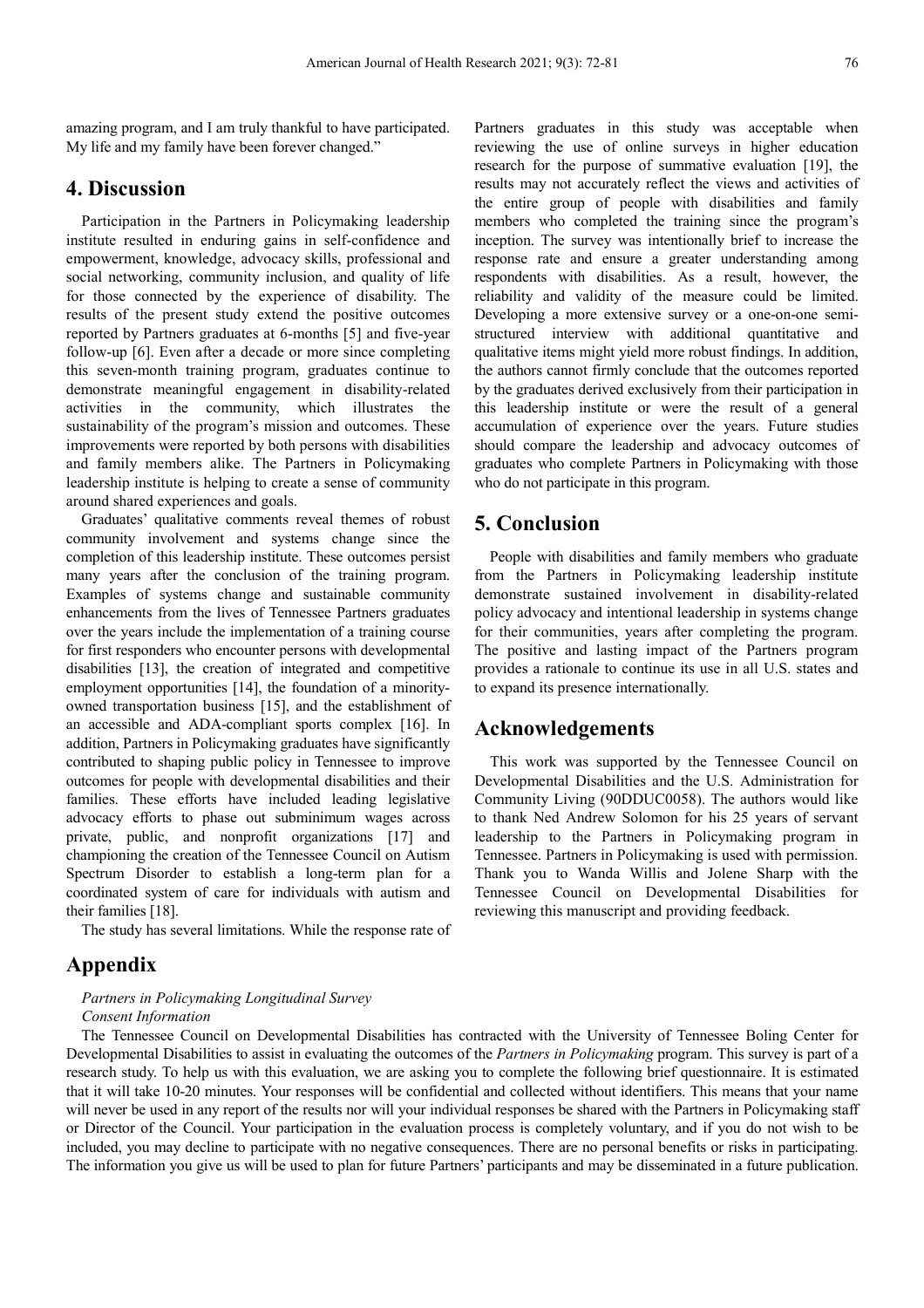You may also receive this survey at the 2018 Partners Reunion Conference, by US Mail, or via email. In the case of US mail, we will enclose a self-addressed stamped envelope for your use to return the hard copy survey. If you would like to complete the survey online or receive the survey via email you DO NOT need to send in a hard copy version. Please complete the survey only once. Completion of the survey is completely voluntary, and by completing the survey either online or hard copy, you are consenting to participate in the program evaluation. Your participation is much appreciated!

Please return the questionnaire as soon as possible.

*Consent to participate* 

1. Agree (Begin survey)

2. Disagree (End survey)

*Demographics* 

These questions will gather some basic demographic information on yourself or your family member. They are anonymous and cannot be linked back to you.

- 1. What was the PRIMARY reason you were previously selected for Partners in Policymaking?
	- a. I am a person with a disability
	- b. I am a family member of a person with a disability
- 2. What is the nature of the PRIMARY disability?
	- a. Intellectual
	- b. Hearing
	- c. Visual
	- d. Physical
	- e. Autism Spectrum
	- f. Other (please specify)
- 3. What is your gender?
	- a. Female
	- b. Male
	- c. Would rather not say
- 4. What is your age?
- 5. What is your race?
	- a. Caucasian
	- b. African American
	- c. Asian
	- d. American Indian or Alaska Native
	- e. More than one race
	- f. Would rather not say
	- g. Other (please identify)
- 6. What is your ethnicity?
	- a. Hispanic
	- b. Non-Hispanic
	- c. Would rather not say
- 7. Where do you live?
	- a. West Tennessee
	- b. Middle Tennessee
	- c. East Tennessee
- 8. Which best describes your community?
	- a. Rural
	- b. Urban
	- c. Suburban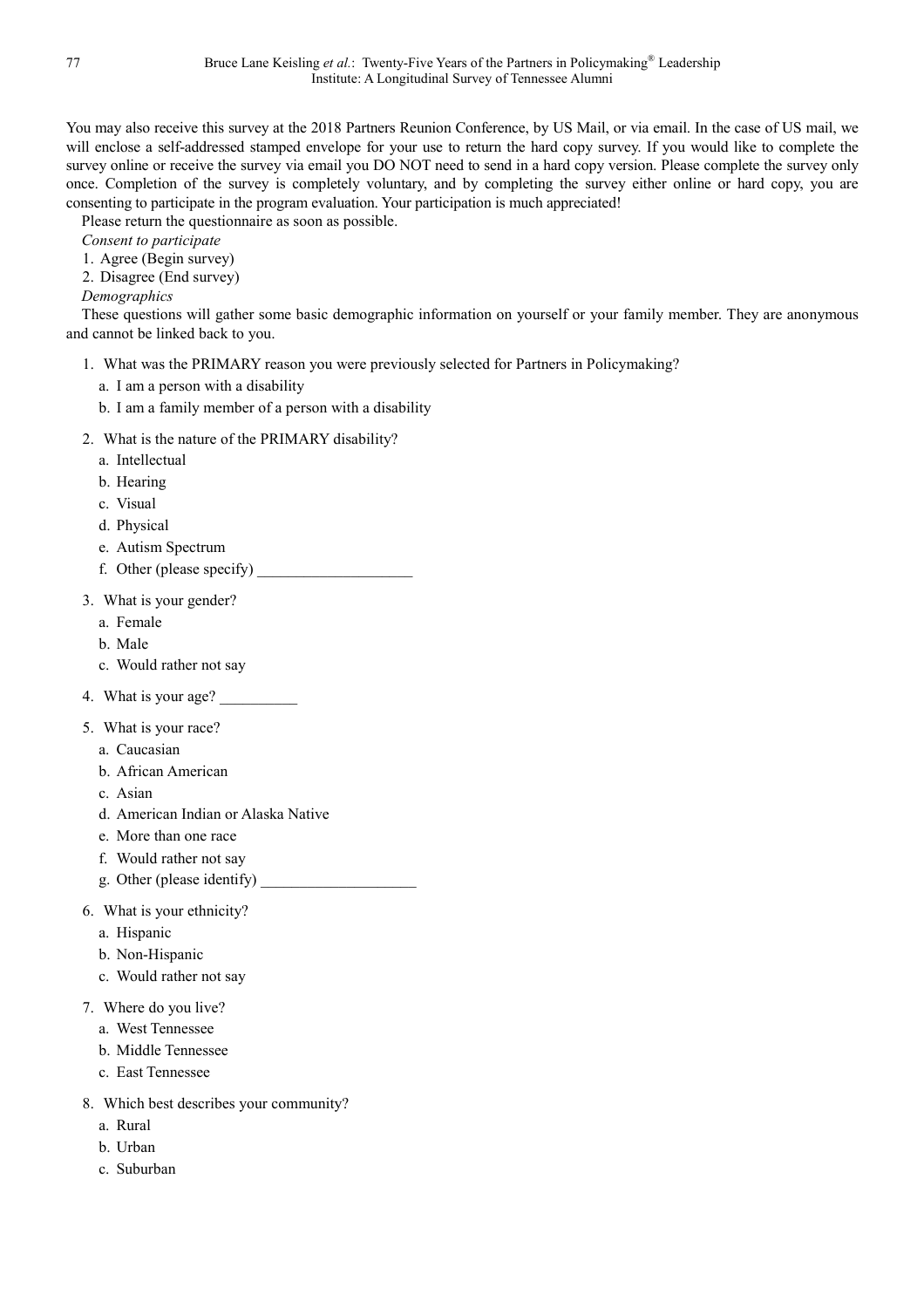9. How long ago did you participate in the Partners in Policymaking program?

- a.  $0 5$  Years
- b.  $6 10$  Years
- c. More than 10 Years

*Advocacy* 

This next section has questions related to your advocacy efforts and activities since you participated in Partners in Policymaking. Please answer to the best of your knowledge and memory.

10.How much has participating in the Partners program increased your ability to advocate for yourself or others?

- a. None
- b. A little bit
- c. Some
- d. A good amount
- e. A lot
- 11.Since participating in Partners, how would you rate your ability to say what you want, say what services and supports you want, or say what is important to you?
	- a. Never able to do this
	- b. Sometimes able to do this
	- c. Not Sure
	- d. I do this often
	- e. I can always do this
- 12.As a result of participating in Partners, how would you rate your comfort and ability to join and be involved with an advocacy group?
	- a. Never able to do this
	- b. Sometimes able to do this
	- c. Not Sure
	- d. I do this often
	- e. I can always do this

13.How often are you currently participating in any kind of advocacy group or group advocacy effort?

- a. None
- b. A little bit
- c. Some
- d. A good amount
- e. A lot
- 14.If you answered "None" to item # 13, please skip this item. If you answered, "A little bit," "Some," "A good amount," or "A lot" to question #13, how much would you say that participating in the Partners program helped to increase/enhance your work with the advocacy group or group advocacy effort?
	- a. None
	- b. A little bit
	- c. Some
	- d. A good amount
	- e. A lot

### *Community Involvement*

The questions in this section will ask about your community involvement and leadership since completing Partners. Please answer to the best of your knowledge or memory.

15.Since participating in the Partners program, how often have you served as a member of a cross-disability coalition, policy board, advisory board, governing body, or served in a leadership position?

a. None

b. A little bit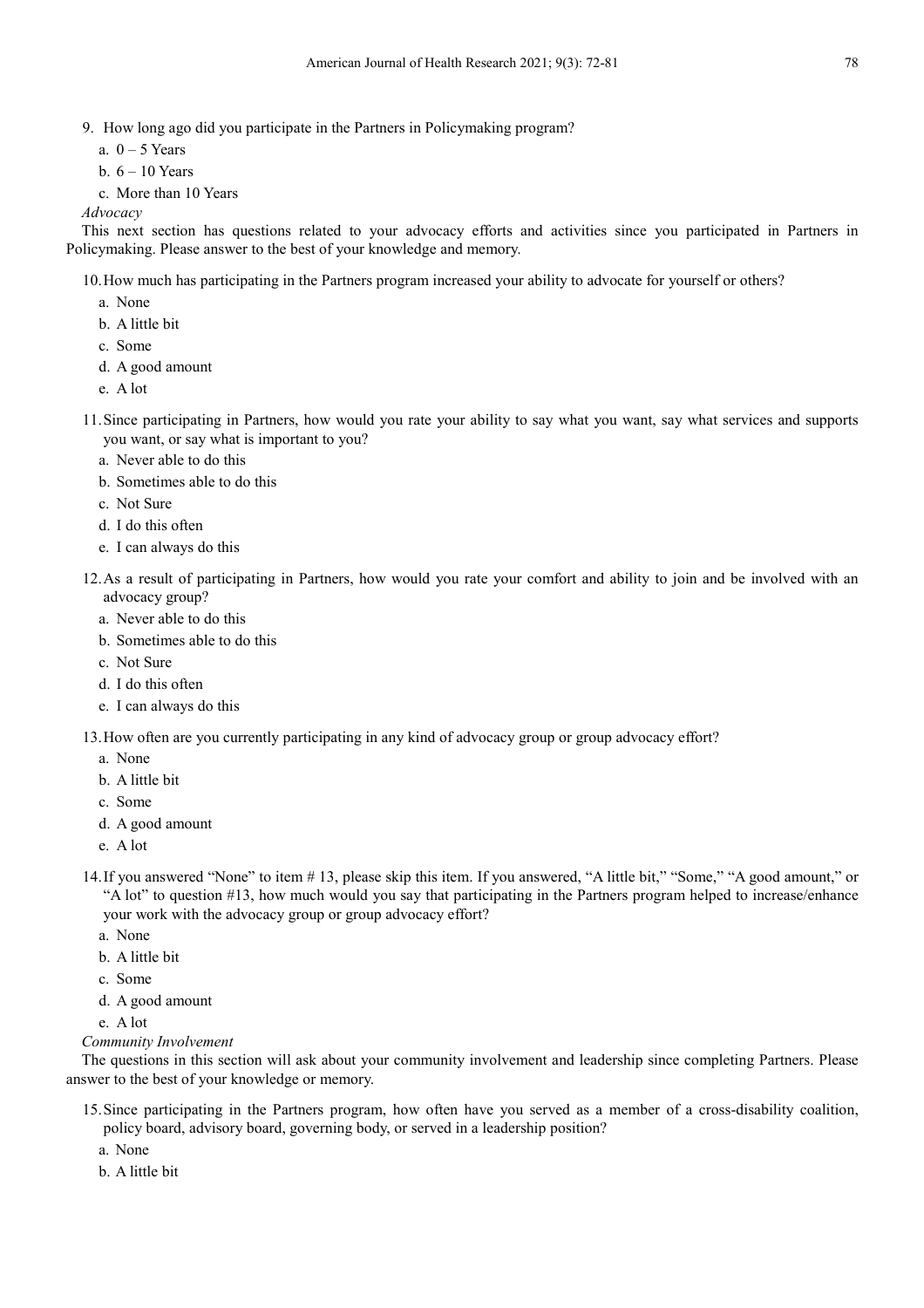- c. Some
- d. A good amount
- e. A lot
- 16.If you answered "None" to item # 15, please skip this item. If you answered, "A little bit," "Some," "A good amount," or "A lot" to question # 15, how much would you say that participating in the Partners program increased your effectiveness on this policy board, advisory board, governing body, or leadership position?
	- a. None
	- b. A little bit
	- c. Some
	- d. A good amount
	- e. A lot
- *Accomplishments, Activities, and Success Stories*

We would love to hear about any accomplishments, awards, significant activities, and success stories you might have experienced that you would attribute to having participated in the Partners program. Have you helped write a piece of legislation? Have you had an article published? Have you been a presenter at a conference? Have you successfully broken down a barrier in your community? Have you made a daily activity (i.e., education, employment, housing, recreation, etc.) more inclusive and welcoming, or anything else that has had a positive impact for persons with disabilities or family members? If so, please tell us about it. Be as brief or detailed as you need; there is no length restriction.

17.Please share your story(ies) here.

*Personal Satisfaction with Partners* 

These questions are about your experience in Partners and your level of satisfaction with the experience and training you received.

18.How much did participating in Partners increase your leadership skills?

- a. None
- b. A little bit
- c. Some
- d. A good amount
- e. A lot

19.How much did participating in Partners increase your sense of empowerment – which we define as increased choice and control?

- a. None
- b. A little bit
- c. Some
- d. A good amount
- e. A lot

20.How much did participating in Partners increase your ability to access your community?

- a. None
- b. A little bit
- c. Some
- d. A good amount
- e. A lot

21.How much did participating in Partners increase your knowledge of disability issues?

- a. None
- b. A little bit
- c. Some
- d. A good amount
- e. A lot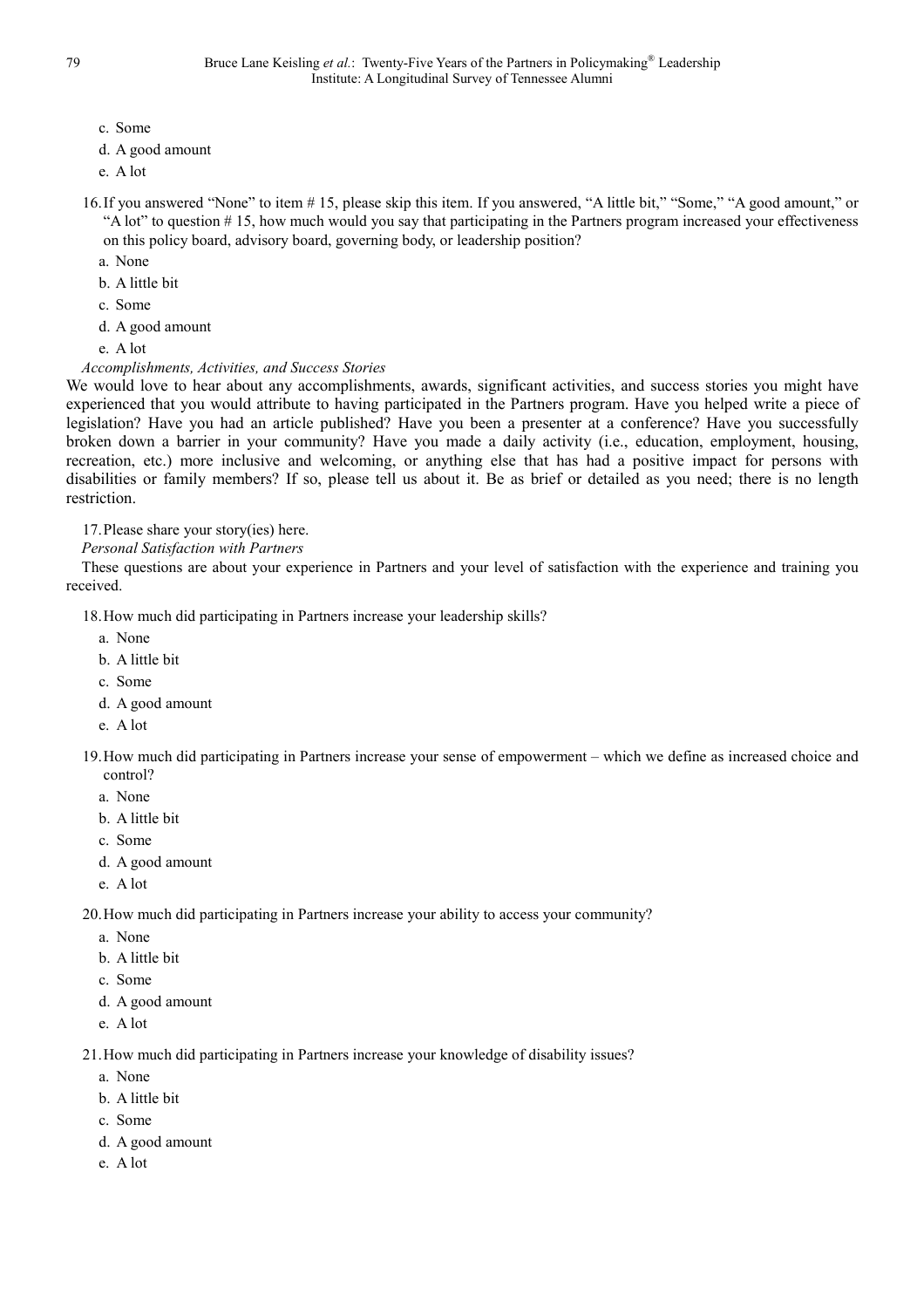22.How much did participating in Partners increase your sense of being connected to others with a similar life experience?

- a. None
- b. A little bit
- c. Some
- d. A good amount
- e. A lot

23.How much did participating in Partners increase your ability to identify resources?

- a. None
- b. A little bit
- c. Some
- d. A good amount
- e. A lot

24.How much did participating in Partners increase your ability to access resources?

- a. None
- b. A little bit
- c. Some
- d. A good amount
- e. A lot

25.Overall, how much would you say your life is better for having participated in the Partners program?

- a. None
- b. A little bit
- c. Some
- d. A good amount
- e. A lot

26.Please provide any other comments you think important to share about your Partners in Policymaking experience.

# **References**

- [1] Developmental Disabilities Assistance and Bill of Rights of 2000, Pub. L. No. 106-402 106–402, §1 (a), 114 Stat. 1677 (2000). https://acl.gov/sites/default/files/about-acl/2016-12/dd\_act\_2000.pdf.
- [2] The Minnesota Governor's Council on Developmental Disabilities. (2016). *Partners in Policymaking Coordinator's Handbook*. Minnesota Department on Administration. http://mn.gov/mnddc/pipm/pdf/Partners\_Coord\_Handbook201 6.pdf.
- [3] Wang, M., Mannan, H., Poston, D., Turnbull, A. P., & Summers, J. A. (2004). Parents' perceptions of advocacy activities and their impact on family quality of life. *Research & Practice for Persons with Severe Disabilities*, *29* (2), 144-155.
- [4] The Minnesota Governor's Council on Developmental Disabilities. (2015). *Partners in Policymaking*. Minnesota Department on Administration. http://mn.gov/mnddc/pipm/pdf/PiP-Changing-Lives-Changing-Policies1.pdf.
- [5] Zirpoli, T. J., Hancox, D. H., Wieck, C., & Skarnulis, E. R. (1989). Partners in Policymaking: Empowering people. *Journal of the Association for Persons with Severe Handicaps*, *14* (2), 163–167.
- [6] Zirpoli, T. J., Wieck, C., Hancox, D. H., & Skarnulis, E. R. (1994). Partners in Policymaking: The first five years. *Mental Retardation*, *32* (6), 422–425.
- [7] Cunconan-Lahr, R., Brotherson, M. J. (1996). Advocacy in disability policy: Parents and consumers as advocates. *Mental Retardation*, *34* (6), 352–358.
- [8] Balcazar, F. E., Keys, C. B., Bertram, J. F., & Rizzo, T. (1996). Advocate development in the field of developmental disabilities: A data-based conceptual model. *Mental Retardation*, *34* (6), 341–351.
- [9] Reynolds, M. C. (2011). *Understanding the partners in policymaking program and the impact of participation on parents of children with developmental disabilities in Missouri* [Unpublished doctoral dissertation]. University of Missouri-Kansas City.
- [10] United States Census Bureau. (2017). *Quick Facts for Tennessee in 2017*. https://www.census.gov/quickfacts/tn.
- [11] Jackson, S. L. (2015). *Research methods and statistics: A critical thinking approach* (5th ed.). Wadsworth Publishing.
- [12] Shenton, A. K. (2004). Strategies for ensuring trustworthiness in qualitative research projects. *Education for Information*, *22*, 63–75.
- [13] Solomon, N. A. (2018b, July). Two Chattanooga programs promote the safety of individuals with disabilities. *Breaking Ground*. https://www.tn.gov/cdd/projects-and-initiatives/publicawareness/breaking-ground/breaking-ground-93/breakingground-93---two-chattanooga-programs-promote-the-safety-ofindividuals-with-disabilities.html.